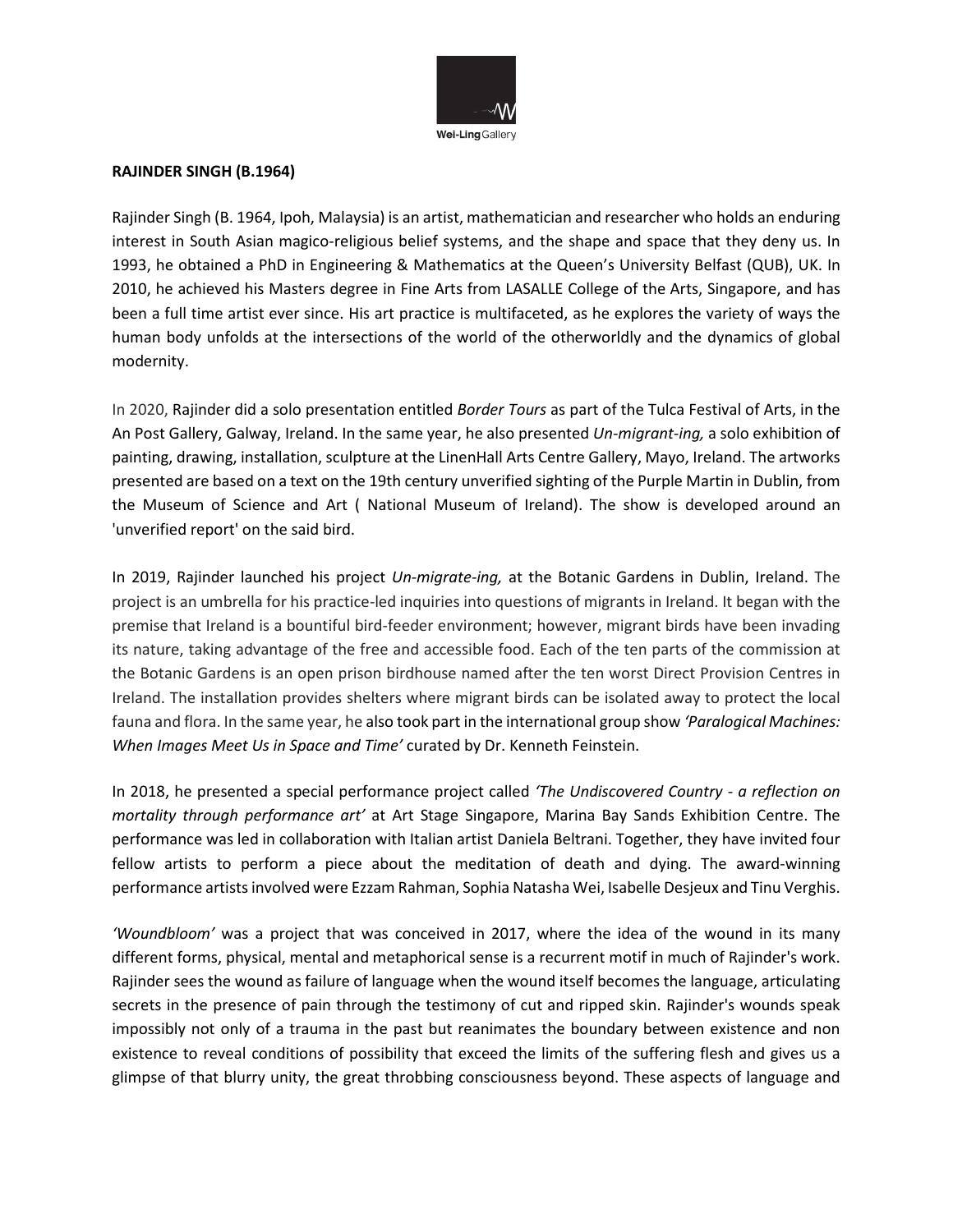

the wound are embodied especially in Rajinder's assembled gods that are at once scarred fragmented deities and healing, embracing unities.

*'Cage of Deliverance'* (2016) returned Rajinder to his distant past, to a life in Malaysia, to a pageantry of human spirit triumphant over flesh, in order to construct spacious cages in his paintings, free to roam about in, their oceanesque tranquility oblivious to the trauma transcribed onto their very walls.

Other exhibitions include *'Common Ground'*, Chan Hampe Gallery, Singapore (2015); *'The ceiling floats away with a sigh'*, Wei-Ling Gallery (2014); *'Muestra Colectiva de Verano'*, Isabel Anchorena Gallery, Buenos Aires (2014); *Fold*, ICA, Singapore (2012); *MOLC*, Chan Hampe Gallery (2012); *'Ya-ad'*, ICA, Singapore (2011); *'Ellalin*e*'*, Stephanie Hoppen Gallery, London (2011). Rajinder was also represented in Bologna Fiere SH Contemporary at Shanghai Exhibition Centre, China in 2014 and London Art Fair in 2012.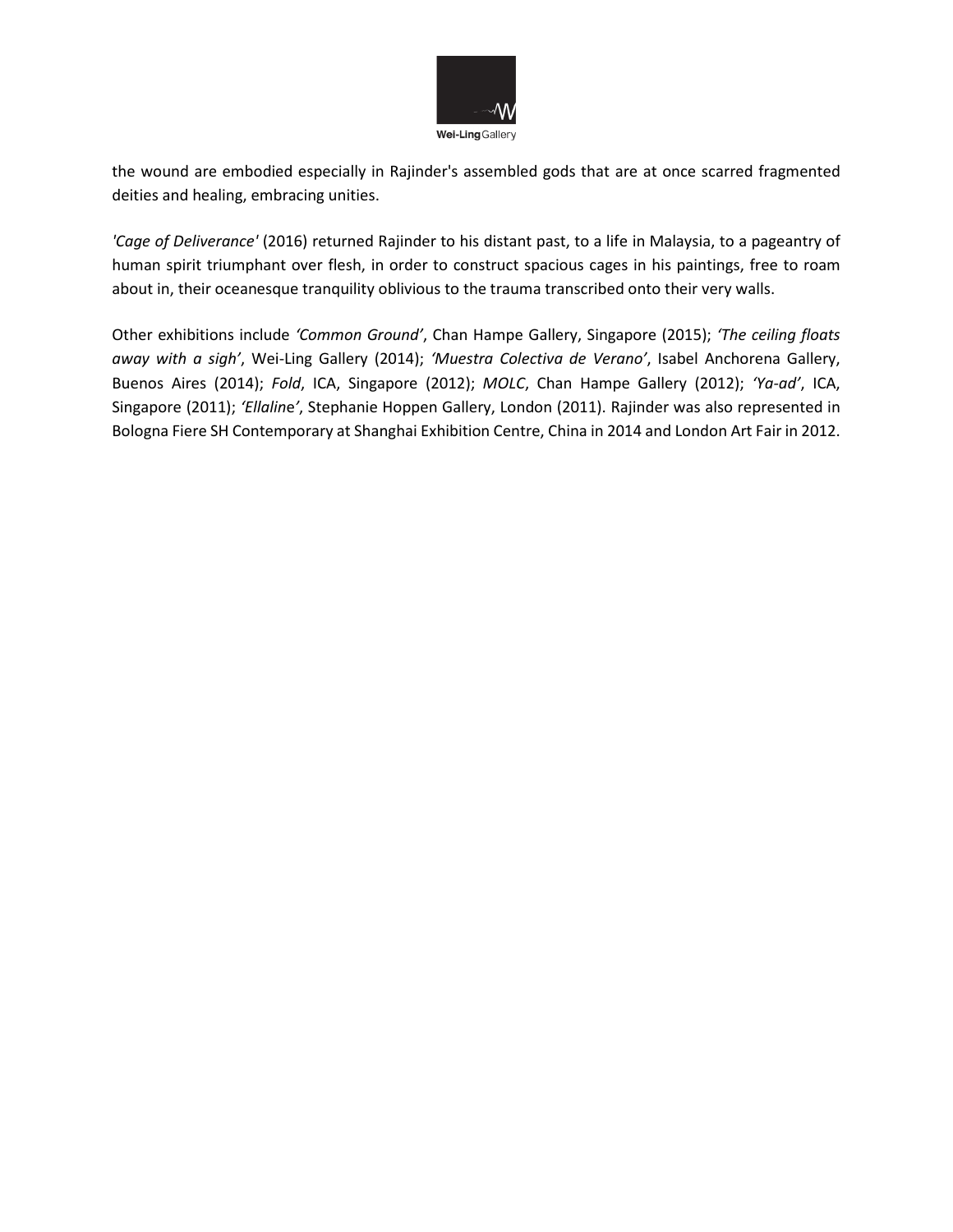

# **RAJINDER SINGH (B.1964)**

## **EDUCATION**

2010 Master's Fine Arts (supervisor - Dr Ian Woo) - LASALLE, Singapore 1993 PhD (Engineering & Mathematics) - Queen's University Belfast (QUB), UK

## **SOLO EXHIBITIONS**

| 2020 | Border Tours as part of Tulca Festival of Arts, An Post Gallery, Galway, Ireland - Nov     |
|------|--------------------------------------------------------------------------------------------|
|      | Un-Migrant-ing, LinenHall Arts Centre, Gallery, Mayo, Ireland                              |
| 2019 | My Sister's Coven as part of Tulca Festival of Arts, Engage Art Studios, Galway, Ireland - |
|      | Ireland as Borderland as part of Landscapes of Hope and Displacement - a look at border    |
|      | policing at its worst, FireStation Studios, Ireland, July 2019                             |
| 2018 | The Undiscovered Country - a reflection on mortality through performance art, Art Stage    |
|      | Singapore 2018, Marina Bay Sands Exhibition Centre, Singapore                              |
| 2017 | Woundbloom, performance art in collaboration with Dublin based German dancer and           |
|      | choreographer Alina. Maria. O., Wei-Ling Contemporary,<br>Kuala Lumpur, Malaysia           |
|      | Wound Bloom, Art Stage Singapore 2017, Marina Bay Sands Exhibition Centre, Singapore       |
| 2016 | Cage of Deliverance; Wei-Ling Contemporary, Kuala Lumpur, Malaysia                         |
| 2014 | "the ceiling floats away with a sigh', Essay by Rachel Jenagaratnam; Wei-Ling              |
|      | Contemporary, Kuala Lumpur, Malaysia                                                       |
| 2013 | Number-Trance-Face; Curated by Isabel Anchorena( paintings); Isabel Anchorena Gallery,     |
|      | Buenos Aires, Argentina                                                                    |
| 2012 | FOLD; Curated by Dr Charles Merewether (installation); Institute of Contemporary Arts,     |
|      | Singapore                                                                                  |
|      | M.O.L.C.; Curated by Ben Hampe (paintings); Chan Hampe Gallery@Raffles, Singapore          |
| 2011 | Ya-ad; Curated by Jody Neal (installation); Institute of Contemporary Arts, Singapore      |
|      | Ellaline; Curated by Charlotte G. (paintings); Stephanie Hoppen Gallery, London            |
|      | Number-Trance-Face; Curated by Michele B. (paintings); Essay by Dr Kenneth Fernstein;      |
|      | Boscia Art Gallery, Melbourne, Australia                                                   |
|      | Assemblage- A mid career retrospective for artist Rajinder Singh; Curated by Nicolas       |
|      | Olivry (paintings); Nomu on Monu galleries, Singapore                                      |
| 2010 | Cause & Defect; Curated by Jasdeep Sandhu (paintings); Essay by Lawrence Chin; Gajah       |
|      | Gallery, Singapore                                                                         |
|      | Curio; Curated by Paul Manem (paintings); Essay by Rachael Jenagaratnam; Chinese           |
|      | House Gallery, Phnom Penh, Cambodia                                                        |
|      | Curio; Curated by N. Olivry (paintings); Hong Kong Expo Centre, Hong Kong                  |
|      | Curio; Curated by Yusof Majid (paintings); Essay by Rachael Jenagaratnam; PACE Gallery,    |
|      | Kuala Lumpur, Malaysia                                                                     |
|      | Curio; Curated by N. Olivry (paintings); Fulleton Hotel for ParkerAsia event, Singapore    |
|      |                                                                                            |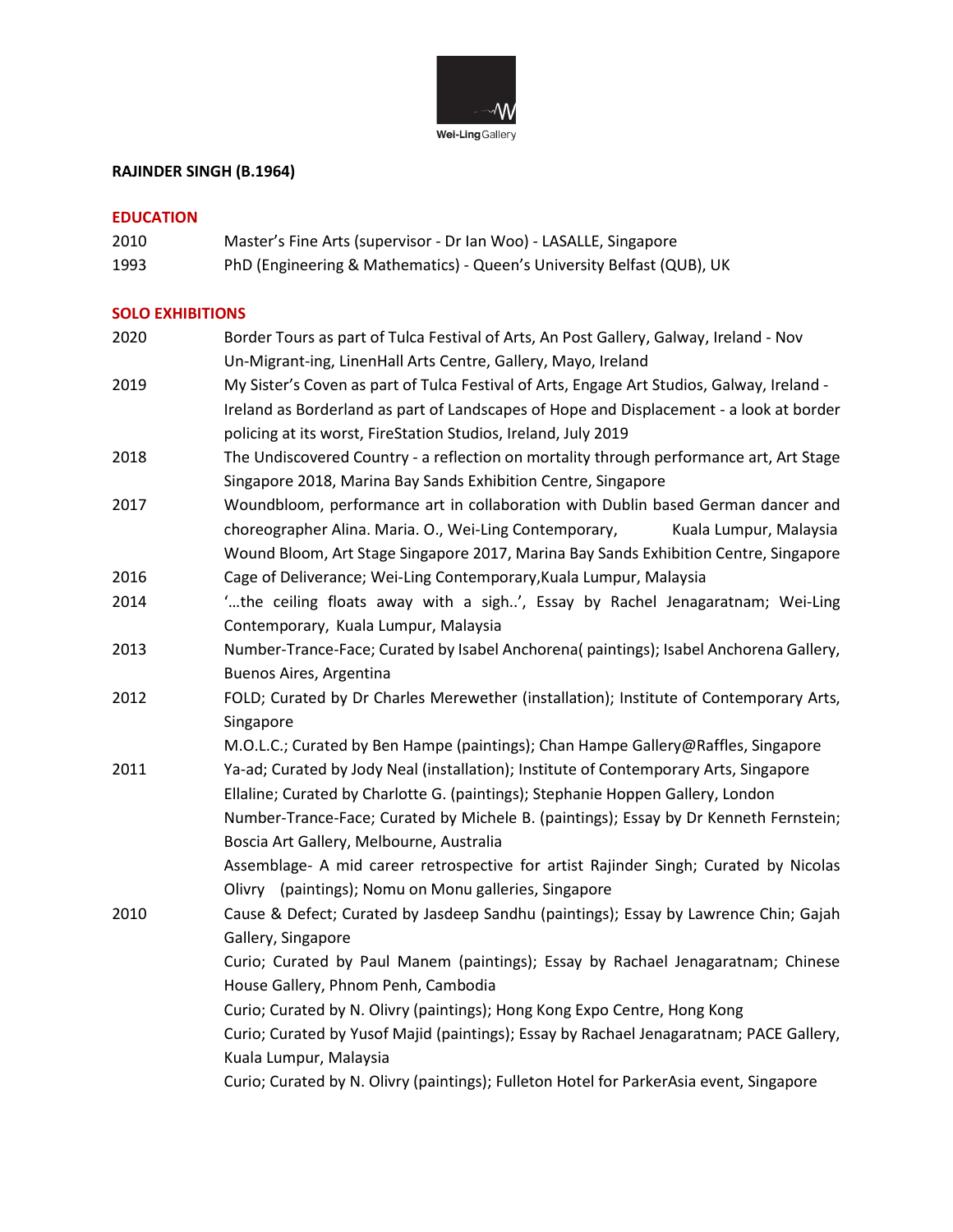

|      | The Traumatised Body; Curated by Ian Woo (installation); Tri-Space, LASALLE School of<br>Singapore<br>Arts,                        |
|------|------------------------------------------------------------------------------------------------------------------------------------|
| 2008 | Number-Trance-Face; Curated by SavaadFelich paintings); Essay by Dr Kenneth Fernstein;<br>Yering Art Gallery, Melbourne, Australia |
|      | Number-Trance-Face; Curated by Yusof Majid (paintings); Essay by Dr Ian Woo; PACE<br>Gallery, Kuala Lumpur, Malaysia               |
|      | Number-Trance-Face; Curated by N. Olivry (paintings); Hong Kong Expo Centre, Hong<br>Kong                                          |
|      | Number-Trance-Face; Curated by J. Manuel (paintings); Essay by MilenkoPrvacki;<br>O.Fournier Galleries, Argentina                  |
| 2007 | Faces; Curated by N. Olivry (paintings) ; Tower Club Galleries, Singapore                                                          |
|      | Faces; Curated by N. Olivry (paintings); The Universal gallery, Singapore                                                          |
|      | Faces; Curated by N. Olivry (paintings); De Taillan Galleries, Bordeaux, France                                                    |
|      | source_code; Curated by Yusof Majid (paintings); Essay by Dr Carmen Nge; DarlingMuse<br>Art Gallery, Kuala Lumpur, Malaysia        |
| 2006 | In the becoming; Curated by Joseph Benjamin (Sketches and Drawings); Tavolo@BoonTat<br>Street, Singapore                           |
| 2005 | I coME from over tHERE; Curated by S. Swank (paintings); Essay by Rene Daniels; PPH<br>Public Art Space, Singapore                 |
|      | I can SMELL your BAD breath; Curated by David Clarke (illustrations); Merbau Gallery,<br>Singapore                                 |
|      | Anthro (paintings); Anthropology Gallery, Singapore                                                                                |
|      | Gridlocked; Curated by James Holdsworth (paintings); Block43 Art Gallery, Singapore                                                |

# **SELECTED GROUP EXHIBITIONS**

| 2022 | WLG IGNITE, Wei-Ling Contemporary, Kuala Lumpur, Malaysia                            |
|------|--------------------------------------------------------------------------------------|
|      | Art Expo Malaysia 2022, GMBB, Kuala Lumpur, Malaysia                                 |
| 2021 | "Aesthetics of Silence", Wei-Ling Contemporary, Kuala Lumpur, Malaysia               |
|      | 100 Pieces: Art for All, Wei-Ling Contemporary, Kuala Lumpur, Malaysia               |
|      | Fragilità, curated by particle in collaboration with Fondazione ICA Milano           |
|      | (Online exhibition)                                                                  |
| 2020 | Un-Migrant-ing, Connected, Kilkenny Arts Festival, Kilkenny, Ireland                 |
|      | The Past Three Months, Courthouse Gallery, Clare                                     |
|      | Imagine, with Art Nomad at Christchurch Cathedral, Dublin                            |
|      | Transhumance: The Nomadic Artist: Part Of This Land, with Art Nomad at Phizzfest The |
|      | Space, Dublin                                                                        |
|      | Performance lecture, Creative Collaboration and Transdisciplinarity, LSAD, Ireland   |
|      | Jali, Wei Ling Contemporary, Kuala Lumpur, Malaysia                                  |
| 2019 | 18@8 Turning Points, Wei-Ling Contemporary, Kuala Lumpur, Malaysia                   |
|      | Art Jakarta 2019, Jakarta Convention Center (JCC) Senayan, Jakarta, Indonesia        |
|      |                                                                                      |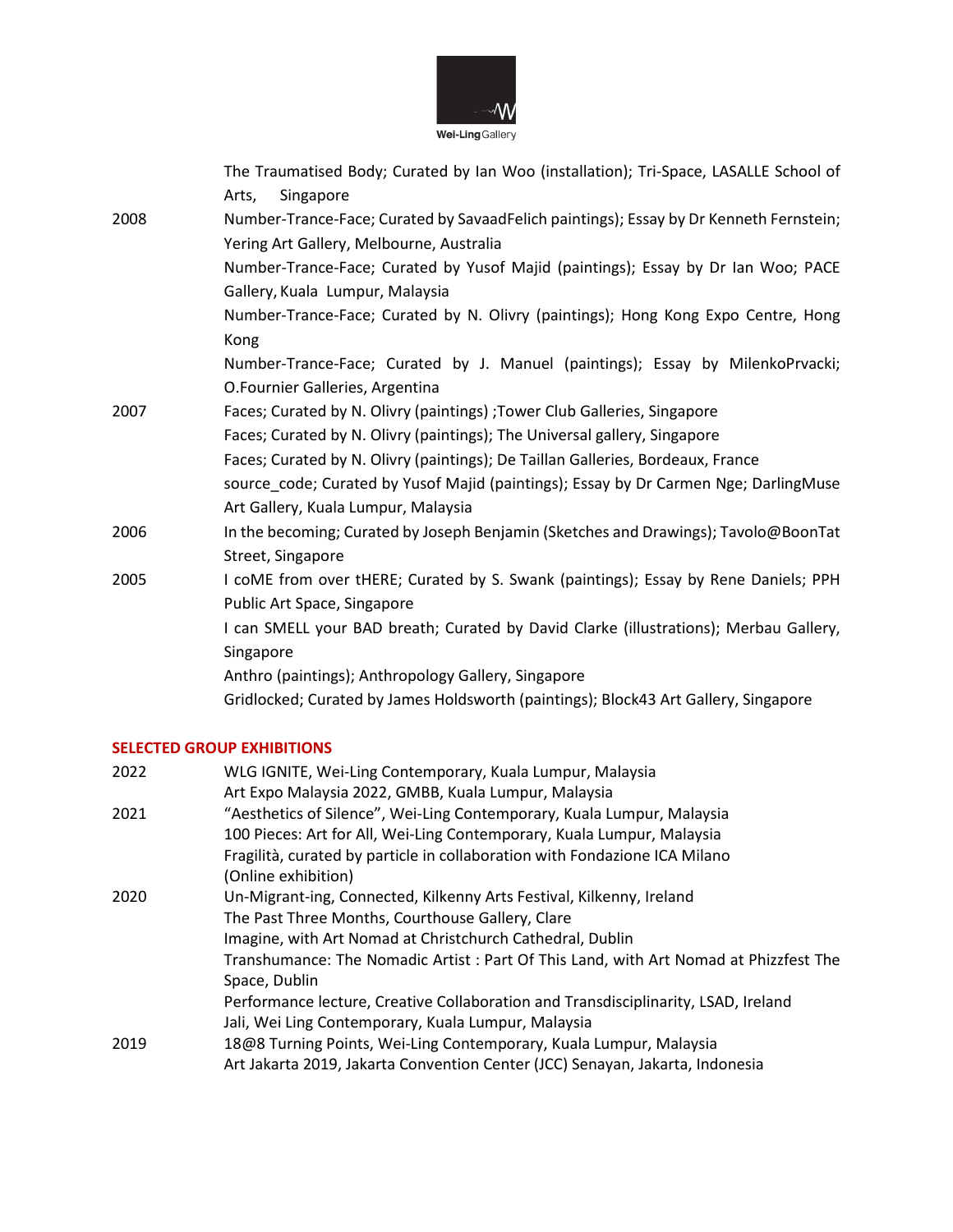

| 2019 | Paralogical Machines: When Images Meet Us in Time and Space, Wei-Ling<br>Contemporary, Kuala Lumpur, Malaysia                                                                  |
|------|--------------------------------------------------------------------------------------------------------------------------------------------------------------------------------|
| 2018 | Patriots: By Malaysians for Malaysians, Wei-Ling Contemporary, Kuala<br>Lumpur, Malaysia                                                                                       |
|      | Teh Tarik with The Flag, curated by Wei-Ling Gallery, in association with The National                                                                                         |
|      | Visual Arts Gallery, Kuala Lumpur, Malaysia                                                                                                                                    |
|      | Art Stage Singapore 2018, Marina Bay Sands Exhibition Centre, Singapore                                                                                                        |
|      | Ex-Voto the body + the institution, curated by Maeve Mulrenan, Galway Arts Centre,                                                                                             |
|      | Galway, Ireland.                                                                                                                                                               |
| 2017 | Art Stage Singapore 2017, Marina Bay Sands Exhibition Centre, Singapore                                                                                                        |
| 2016 | The Past Is Never Where You Think You Left It, curated by Gowri Balasegaran, Wei-Ling                                                                                          |
|      | Contemporary, Kuala Lumpur, Malaysia                                                                                                                                           |
| 2015 | 18@8 Heirlooms, Wei-Ling Contemporary, Kuala Lumpur, Malaysia                                                                                                                  |
|      | Common Ground; Curated by Samantha Segar (paintings); With Ahmad Abu Bakar, Alvin                                                                                              |
|      | Ong, Belinda Fox, Chankerk, Dawn Ng, Esmond Loh, Eugene Soh, Green Zeng, Jason Lim,                                                                                            |
|      | JS Rajinder, Kumari Nahappan, Michael Lee, Mike HJ Chang, Ruben Pang, Safaruddin                                                                                               |
|      | Abdul Hamid (Dyn), and Sookoon Ang; Chan Hampe Gallery, Singapore                                                                                                              |
| 2014 | MuestraColectiva de Verano 2014; Curated by Isabel A. (paintings); With artists D'Arienzo,                                                                                     |
|      | Hoffmann, Cuttica, Cetner, Bianchedi, Ronsino, Vega, Vattuone, Durmuller, Monferran,                                                                                           |
|      | Aitala, Sanchez Fantino, Genovesi; Isabel Anchorena Gallery, Buenos Aires, Argentina                                                                                           |
| 2013 | Spice; Curated by Yusof Majid (paintings); Pace Gallery, Kuala Lumpur, Malaysia                                                                                                |
| 2012 | Timeless; Curated by Lim Wei Ling (paintings); Wei Ling Gallery, Kuala Lumpur, Malaysia                                                                                        |
|      | Pace Gallery Anniversery 2012; Curated by Yusof Majid (paintings); Pace Gallery, Kuala                                                                                         |
|      | Lumpur, Malaysia                                                                                                                                                               |
|      | London Art Fair 2012 with Stephanie Hoppen Gallery, London                                                                                                                     |
| 2011 | 18@8 Save the Planet; Curated by Lim Wei Ling (vinyl toy and paintings); Wei Ling Gallery,                                                                                     |
|      | Kuala Lumpur, Malaysia                                                                                                                                                         |
|      | Interchange: The Tribute Edition; Curated by Gillian Nelson (installation and paintings);<br>With Patrick Storey, Lynn Lu, Andy Yang and Rajinder Singh; Chan Hampe Galleries, |
|      | Singapore                                                                                                                                                                      |
|      | The Lasalle Show'11 Exhibition; Curated by Dr Charles Merewether (installation); ICA                                                                                           |
|      | Galleries, Singapore                                                                                                                                                           |
|      | Spice (paintings); With Jailani Abu Hassan, IlhamFadzli, Yusof Majid, Regina Noakes,                                                                                           |
|      | Stephen Menon, Ali Nurazmal; Curated by Yusof Majid; Pace Gallery, Kuala Lumpur,                                                                                               |
|      | Malaysia                                                                                                                                                                       |
| 2010 | 4/12; Curated by Ian woo(installation); With Natacha Arena, Matthew Bax, Cui Liang, Igor                                                                                       |
|      | Delic, Isabelle Desjeux, Lucinda Law, Steven Lim, Edith Podesta, Rubin Hashim, Tim Xie                                                                                         |
|      | Ying and ZakiRazak; ICAS Galleries, Singapore                                                                                                                                  |
|      | Trapolle; Curated by Daniella Beltrani(installation); With Ken Feinstein, Ezzam Rahman,                                                                                        |
|      | Matt Bax and ZakiRazak; Curated by D.Beltrani; Art Trove gallery, Singapore                                                                                                    |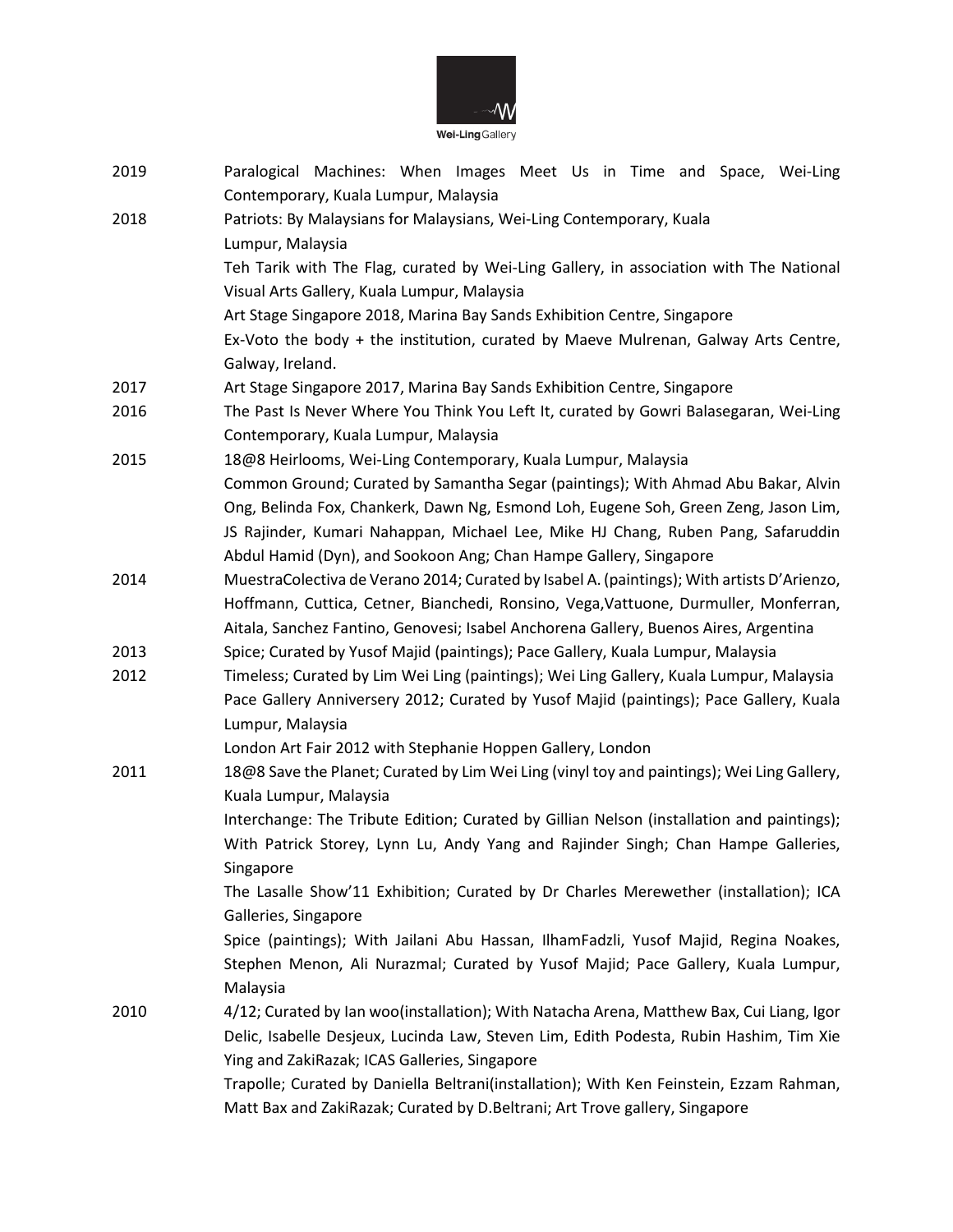

Wei-Ling Gallery

|      | Object; Curated by Ian Woo (installation); Praxis Space, LASALLE School of Arts, Singapore |
|------|--------------------------------------------------------------------------------------------|
| 2009 | pace gallery: anniversary 2009 (paintings); With Ahmad Zaki Anwar, Jaliani Abu Hassan,     |
|      | YusofMajid, Ivan Lam, Rajinder Singh, NurazmalYusoff, Husin Hourmain, Samsuddin            |
|      | Lappo, Samsudin Wahab, Faiz Sukor, Fauzin Mustafa, Daud Rahim; Curated by Yusof            |
|      | Majid; PACE Gallery, Kuala Lumpur, Malaysia                                                |
|      | Aliya and Farouk Khan Collection Show, Iskandar Malaysia; Contemporary Art Show 2009       |
|      | (paintings); Curated by Shushi Shamsuddin; Danga City Mall, Johor Bahru, Malaysia          |
| 2008 | Force of Nature (paintings); With Ahmad Shukri Mohamed, Ahmad Zakii Anwar, Annuar          |
|      | Rashid, Bayu Utomo Radiikin, Choy Chun Wei, Faiz Sukor, Fauzin Mustaffa, Hamidi Hadi,      |
|      | Ilham Fadhli, Ivan Lam, Khairina Khairuddin, Nurazmal Md Yusoff, Samsuddin Lappo,          |
|      | Yusof Majid and Zulkiflee Zainol Abidin; Curated by Yusof Majid; PACE Gallery, Kuala       |
|      | Lumpur, Malaysia                                                                           |
|      | pace gallery: anniversary2008(paintings); With Jaliani Abu Hassan, Yusof Majid, Annuar     |
|      | Rashid, Ahmad Shukri Mohamed, Umibaizurah Mahir Ismail, Daud Rahim, Ernesto                |
|      | Awang Damit Ahmad, FaizShukor, Fauzulyusri, Hamidi Hadi,<br>Pujazon, Hamir Soib,           |
|      | Husin Hourmain, Ilham Fadhli, Masnoor Ramly, Mohd Hafiz, Yau Bee Ling, Zuraimi Daud;       |
|      | Curated by Yusof Majid; PACE Gallery, Kuala Lumpur, Malaysia                               |
| 2007 | pace gallery: the opening 2007 (paintings); With Ahmad Zaki Anwar, Jalaini Abu Hassan,     |
|      | Yusof Majid, Bayu Utomo Radjikin, Ivan Lam, Aswad Ameir, Ahmad Shukri Mohamed,             |
|      | Umibaizurah ahir Ismail, Daud Rahim, Ernesto Pujazon, Hamir Soib, Nelson Dominquez,        |
|      | joelcouloigner; Curated by Yusof Majid (paintings); PACE Gallery, Kuala Lumpur, Malaysia   |
|      | What else is there? (paintings); With animator Chris Shaw; Curated by Christopher Shaw;    |
|      | Royal Plaza on Scott, Art Space, Singapore                                                 |
| 2006 | Symbiosis (paintings); With artists Donna Ong and ChngNai Wee; Curated by ChngNai          |
|      | Wee (paintings); Marina galleries, Singapore                                               |
| 2005 | Racial Harmony; Curated by James Holdsworth (paintings); Bradell Heights CC Art Room,      |
|      | Singapore                                                                                  |
|      | Chip Bee Artist Boheme; Curated by Ketna Patel (paintings); Michi Gallery, Singapore       |
| 2004 | Batch No 3; Curated by James Holdsworth (paintings); Block 43 Art Gallery, Singapore       |
|      | Vision and Illusion- Reconstruction of a city; Curated by Michelle Lim                     |
|      | (installations); Singapore Art Festival 2004 St James Power Station, Singapore             |
|      | Malcolm's Chicken; Curated by James Holdsworth (paintings); Block 43 Art Gallery,          |
|      | Singapore                                                                                  |
| 2003 | Nascent: Beginning to be; Curated by James Holdsworth (paintings); Block 43 Art Gallery,   |
|      | Singapore                                                                                  |

### **RESIDENCIES, FAIRS & AWARDS**

2020 Awarded project studio TempleBar Gallery and Studios. Workshops - as a response to Paula Rego exhibition - IMMA Ireland Guest Artist - Maynooth University, Geography, MA Spatial Justice 2019 - 2021